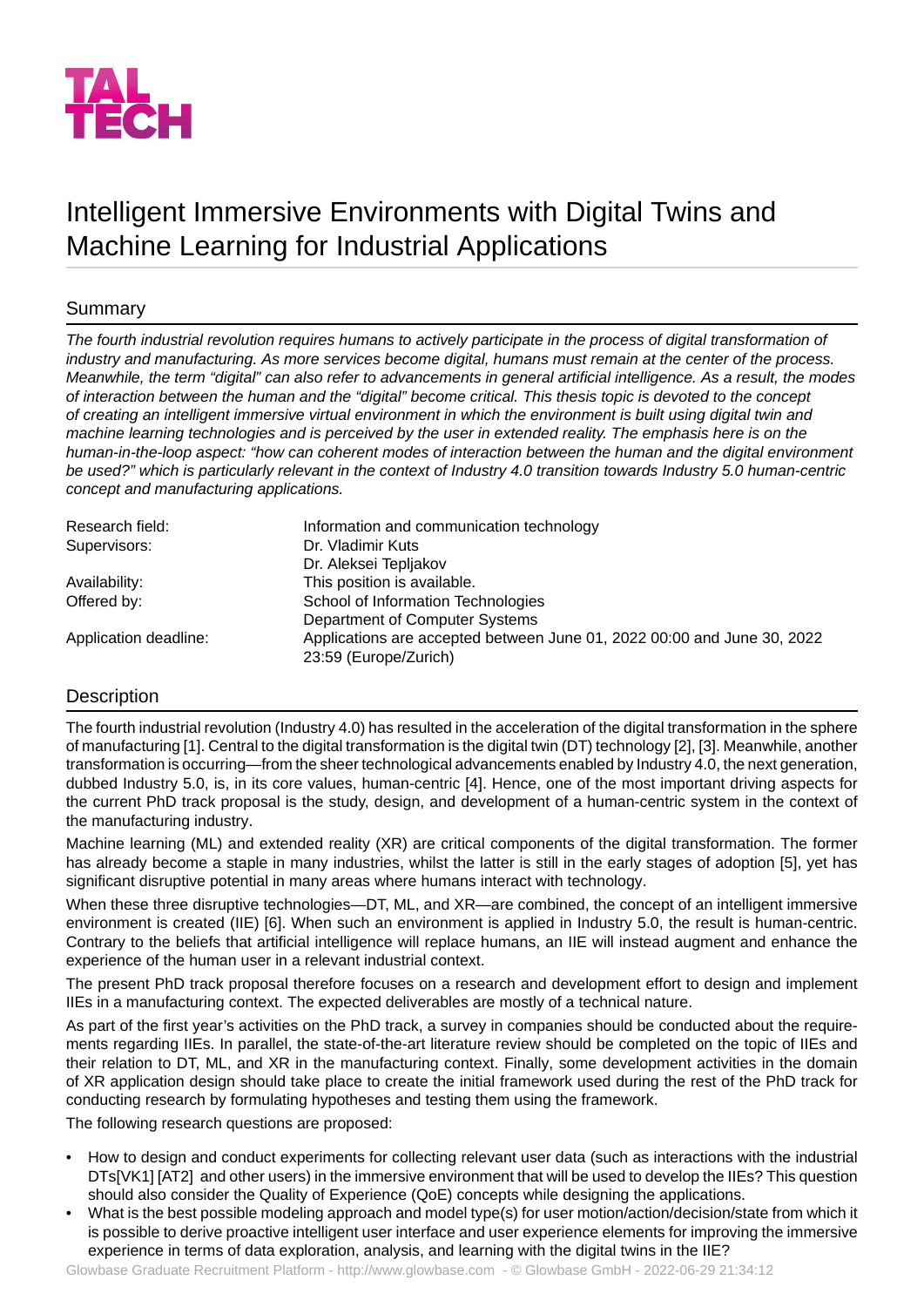

- How to apply innovative ML technologies, such as Transformers for NLP [7], to enhance the general artificial intelligence aspect of IIEs?
- What are the best applications and implementations of IIEs for specific digital twins in manufacturing in the context of Industry 5.0 and Service 5.0?

#### **References**

[1] M. Ghobakhloo and M. Iranmanesh, "Digital transformation success under Industry 4.0: a strategic guideline for manufacturing SMEs," *Journal of Manufacturing Technology Management*, vol. 32, no. 8, pp. 1533–1556, Oct. 2021, doi: 10.1108/JMTM-11-2020-0455.

[2] F. Tao, H. Zhang, A. Liu, and A. Y. C. Nee, "Digital Twin in Industry: State-of-the-Art," *IEEE Transactions on Industrial Informatics*, vol. 15, no. 4, pp. 2405–2415, Apr. 2019, doi: 10.1109/TII.2018.2873186.

[3] A. el Saddik, "Digital Twins: The Convergence of Multimedia Technologies," *IEEE MultiMedia*, vol. 25, no. 2, pp. 87–92, Apr. 2018, doi: 10.1109/MMUL.2018.023121167.

[4] X. Xu, Y. Lu, B. Vogel-Heuser, and L. Wang, "Industry 4.0 and Industry 5.0—Inception, conception and perception," *Journal of Manufacturing Systems*, vol. 61, pp. 530–535, Oct. 2021, doi: 10.1016/j.jmsy.2021.10.006.

[5] L. Gong, A. Fast-Berglund, and B. Johansson, "A Framework for Extended Reality System Development in Manufacturing," *IEEE Access*, vol. 9, pp. 24796–24813, 2021, doi: 10.1109/ACCESS.2021.3056752.

[6] A. Pena-Rios, H. Hagras, G. Owusu, and M. Gardner, "Furthering Service 4.0: Harnessing Intelligent Immersive Environments and Systems," *IEEE Systems, Man, and Cybernetics Magazine*, vol. 4, no. 1, pp. 20–31, Jan. 2018, doi: 10.1109/MSMC.2017.2769199.

[7] T. Wolf *et al.*, "Transformers: State-of-the-Art Natural Language Processing," in *Proceedings of the 2020 Conference on Empirical Methods in Natural Language Processing: System Demonstrations*, 2020, pp. 38–45. doi: 10.18653/v1/2020.emnlp-demos.6.

#### **About the Supervisors**

Main supervisor: Dr. Aleksei Tepljakov Co-supervisor: Dr. Vladimir Kuts

The supervisors have a record of accomplishment in working with intelligent environments in the context of the academic labs aimed for the usage of XR tools for control and monitoring of industrial assets. The present PhD track aims to bring the previous results into the industrial domain, to validate the presented concept further in the real manufacturing shopfloor and bring the value and impact to the wider number of use-cases aside of academical environment.

**Dr. Aleksei Tepljakov** earned his PhD in August 2015 from Tallinn University of Technology after conducting extensive research on advanced modeling and control with fractional calculus. He has also been researching extended reality (XR) and digital twins (DT) technologies in the context of modeling and control with industrial applications since 2015. From November 2021, Dr. Tepljakov holds a Senior Research Scientist position with Centre for Intelligent Systems, Department of Computer Systems, Tallinn University of Technology. His primary research is on cyber-physical systems, specifically advanced modeling and control (including machine learning approaches for computer vision and dynamic system modeling with genetic programming and symbolic regression), digital twins, and industrial applications. Dr. Tepljakov's research record and citation metrics demonstrate that he is one of the finest possible advisors for the proposed multidisciplinary thesis topic.

**Dr. Vladimir Kuts** received his Ph.D. in Mechanical Engineering from Tallinn University of Technology (TalTech) in 2019. From the Year 2017, Dr. Kuts is Head of Industrial Virtual and Augmented Reality laboratory (www.ivar.taltech.ee) in the Department of Mechanical and Industrial Engineering Department of TalTech. His main research interests include Industrial Digital Twins synchronized with the real industrial equipment such as robots and usage of Virtual Reality technologies for human-robot interaction standards validation. Currently Dr. Kuts is a postdoctoral researcher in Confirm Smart Manufacturing Centre of Ireland and doing research project between two Universities - University of Limerick and Technological University of the Shannon, where he works on XR interfaces towards Industry 5.0 concept. Since 2018, he has also been collaborating intensively with Dr. Tepljakov's XR research group. He is the ideal co-supervisor for this proposed PhD research project.

#### **Requirements**